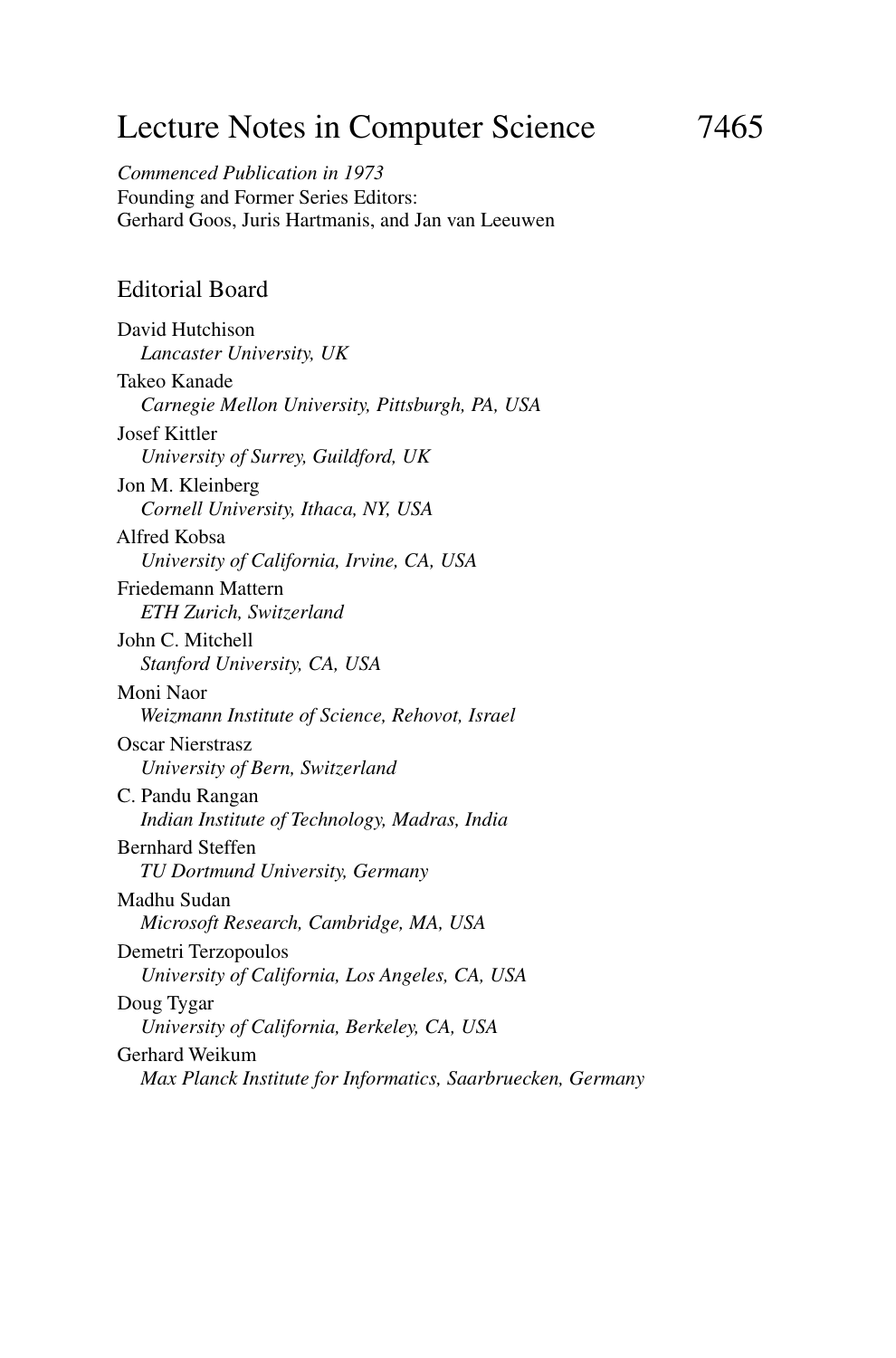Gerald Quirchmayr Josef Basl Ilsun You Lida Xu Edgar Weippl (Eds.)

# Multidisciplinary Research and Practice for Information Systems

IFIP WG 8.4, 8.9/TC 5 International Cross-Domain Conference and Workshop on Availability, Reliability, and Security, CD-ARES 2012 Prague, Czech Republic, August 20-24, 2012 Proceedings

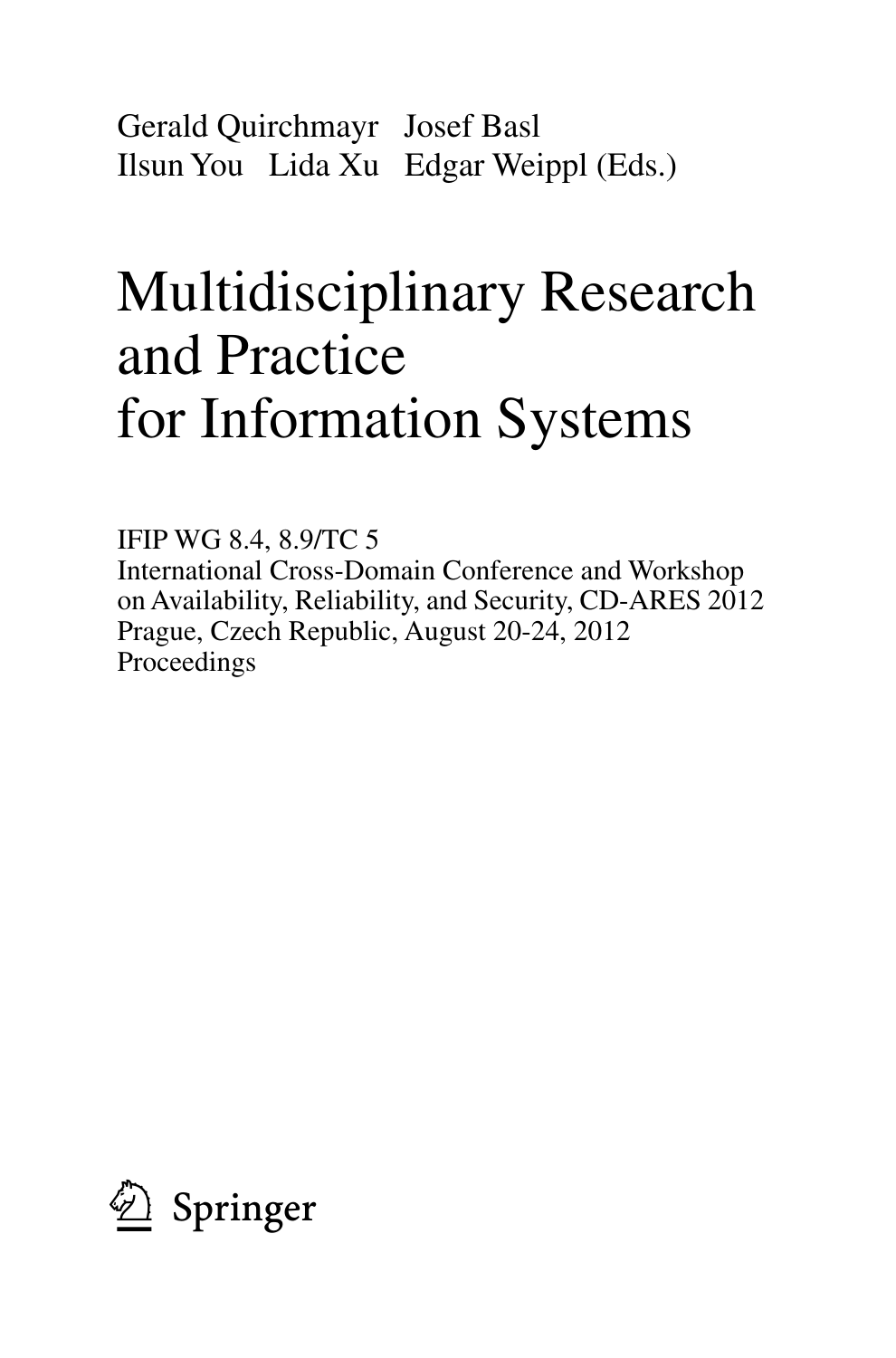Volume Editors

Gerald Quirchmayr University of South Australia, Adelaide, Australia E-mail: gerald.quirchmayr@unisa.edu.au

Josef Basl University of Economics, Prague, Czech Republic E-mail: basljo@rek.zcu.cz

Ilsun You Korean Bible University, Seoul, South Korea E-mail: isyou@bible.ac.kr

Lida Xu Old Dominion University, Norfolk, VA, USA E-mail: lxu@odu.edu

Edgar Weippl Vienna University of Technology and SBA Research, Austria E-mail: edgar.weippl@tuwien.ac.at

ISSN 0302-9743 e-ISSN 1611-3349 e-ISBN 978-3-642-32498-7 DOI 10.1007/978-3-642-32498-7 Springer Heidelberg Dordrecht London New York

Library of Congress Control Number: 2012943607

CR Subject Classification (1998): H.4, K.6.5, H.3.1, H.3.3-5, E.3, K.4.4, H.2.3, H.2.8, H.5.3, D.2, J.1

LNCS Sublibrary: SL 3 – Information Systems and Application, incl. Internet/Web and HCI

© IFIP International Federation for Information Processing 2012

The use of general descriptive names, registered names, trademarks, etc. in this publication does not imply, even in the absence of a specific statement, that such names are exempt from the relevant protective laws and regulations and therefore free for general use.

*Typesetting:* Camera-ready by author, data conversion by Scientific Publishing Services, Chennai, India

Printed on acid-free paper

Springer is part of Springer Science+Business Media (www.springer.com)

This work is subject to copyright. All rights are reserved, whether the whole or part of the material is concerned, specifically the rights of translation, reprinting, re-use of illustrations, recitation, broadcasting, reproduction on microfilms or in any other way, and storage in data banks. Duplication of this publication or parts thereof is permitted only under the provisions of the German Copyright Law of September 9, 1965, in its current version, and permission for use must always be obtained from Springer. Violations are liable to prosecution under the German Copyright Law.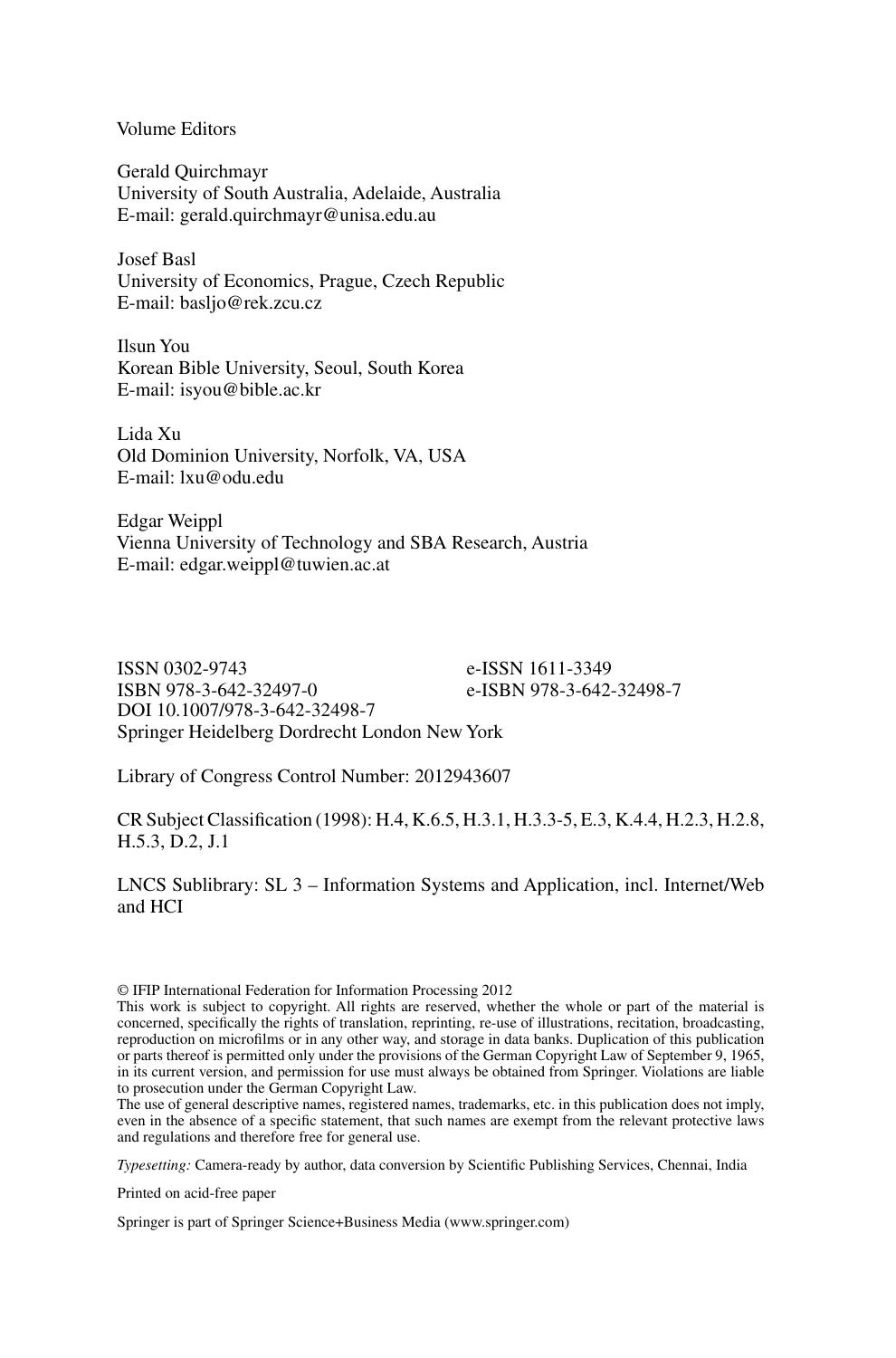# **Preface**

The Cross-Domain Conference and CD-ARES Workshop are focused on a holistic and scientific view of applications in the domain of information systems.

The idea of organizing cross-domain scientific events originated from a concept presented by the IFIP President Leon Strous at the IFIP 2010 World Computer Congress in Brisbane, which was seconded by many IFIP delegates in further discussions. Therefore, CD-ARES concentrates on the many aspects of information systems in bridging the gap between the research results in computer science and the diverse application fields.

This effort has been concentrated on the consideration of various important issues of massive information sharing and data integration that will (in our opinion) dominate scientific work and discussions in the area of information systems in the second decade of this century.

The organizers of this event who are engaged within IFIP in the area of Enterprise Information Systems (WG 8.9), Business Information Systems (WG 8.4) and Information Technology Applications (TC 5) very much welcome the typical cross-domain aspect of this event. The collocation with the SeCIHD 2012 Workshop was another possibility to discuss the most essential application factors.

The papers presented at this conference were selected after extensive reviews by the Program Committee with the essential help of associated reviewers.

We would like to thank all the PC members and the reviewers for their valuable advice, and foremost the authors for their contributions.

June 2012 Gerald Quirchmayr Josef Basl Ilsun You Lida Xu Edgar Weippl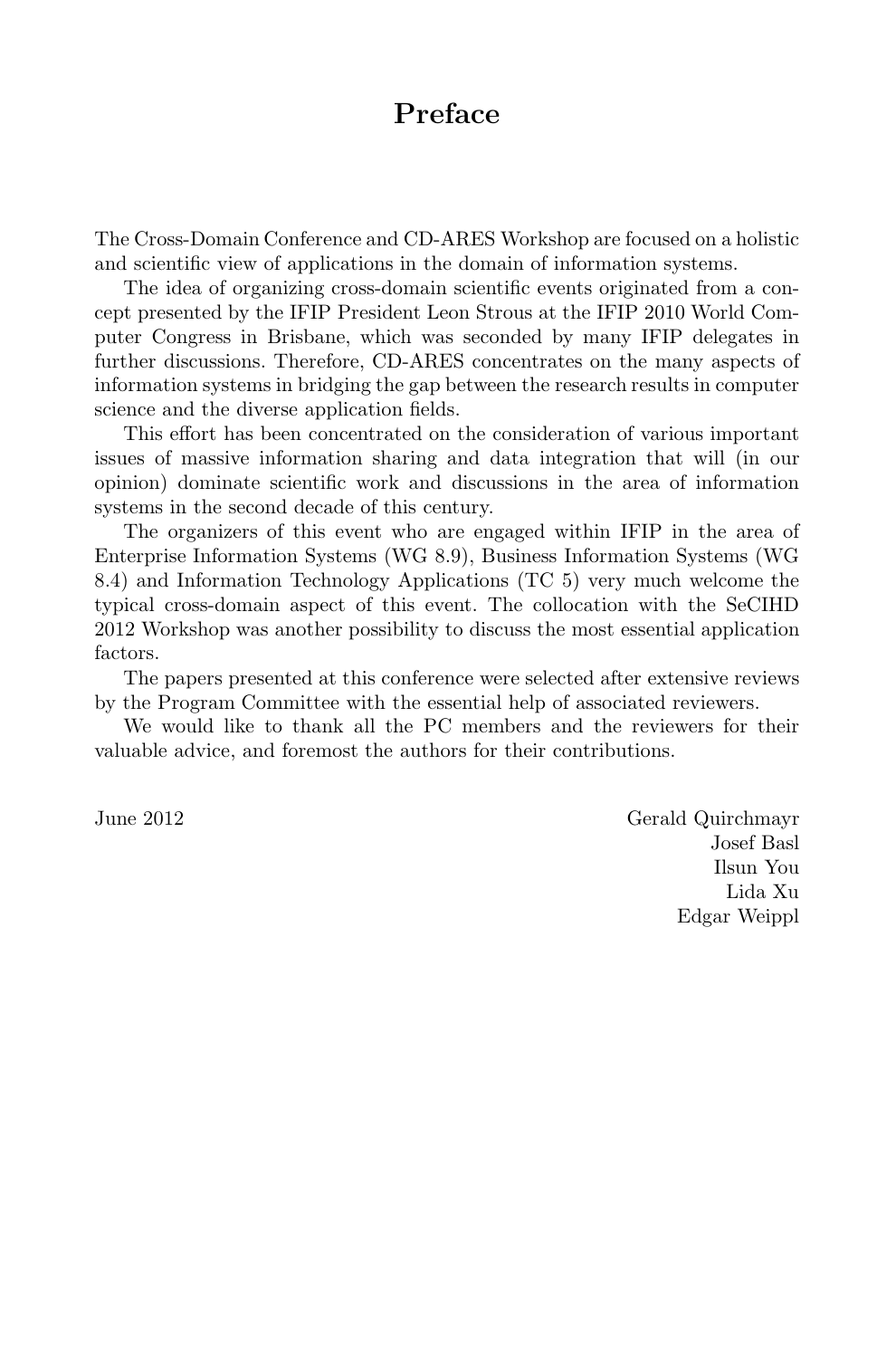# **Organization**

### **Cross-Domain Conference andWorkshop onMultidisciplinary Research and Practice for Information Systems (CD-ARES)**

# **General Chair**

| Josef Basl       | University of Economics, Prague,         |
|------------------|------------------------------------------|
|                  | Czech Republic                           |
| Erich J. Neuhold | Vienna University of Technology, Austria |
|                  | (IFIP TC5 Chair)                         |

## **Program Committee Chair**

| Gerald Quirchmayr | University of South Australia, Australia |
|-------------------|------------------------------------------|
| Edgar Weippl      | Vienna University of Technology, Austria |
|                   | (IFIP WG 8.4 Chair)                      |

# **Program Committee**

| Amin Anjomshoaa       | Vienna University of Technology, Austria        |
|-----------------------|-------------------------------------------------|
| Silvia Avasilcai      | Technical University "Gheorghe Asachi" of Iasi, |
|                       | <b>Romania</b>                                  |
| Wichian Chutimaskul   | King Mongkut University KMUTT, Thailand         |
| Andrzej Gospodarowicz | Wroclaw University of Economics, Poland         |
| Abdelkader Hameurlain | Paul Sabatier University Toulouse, France       |
| Hoang Huu Hanh        | Hue University, Vietnam                         |
| Ismael Khalil         | Johannes Kepler University Linz, Austria        |
| Elmar Kiesling        | Software Business Austria                       |
| Josef Küng            | Research Institute for Applied Knowledge        |
|                       | Processing, Austria                             |
| Vladimir Marik        | Czech University of Technology Prague,          |
|                       | Czech Republic                                  |
| Günter Müller         | University of Freiburg, Germany                 |
| Nguyen Thanh Binh     | International Institute for Advanced Systems    |
|                       | Analysis, Laxenburg, Austria                    |
| Günther Pernul        | University of Regensburg, Germany               |
| Josef Schiefer        | UC4 Software, Washington, USA                   |
| Stefanie Teufel       | University of Fribourg, Switzerland             |
| Janusz Wielki         | University of Business, Wroclaw, Poland         |
|                       |                                                 |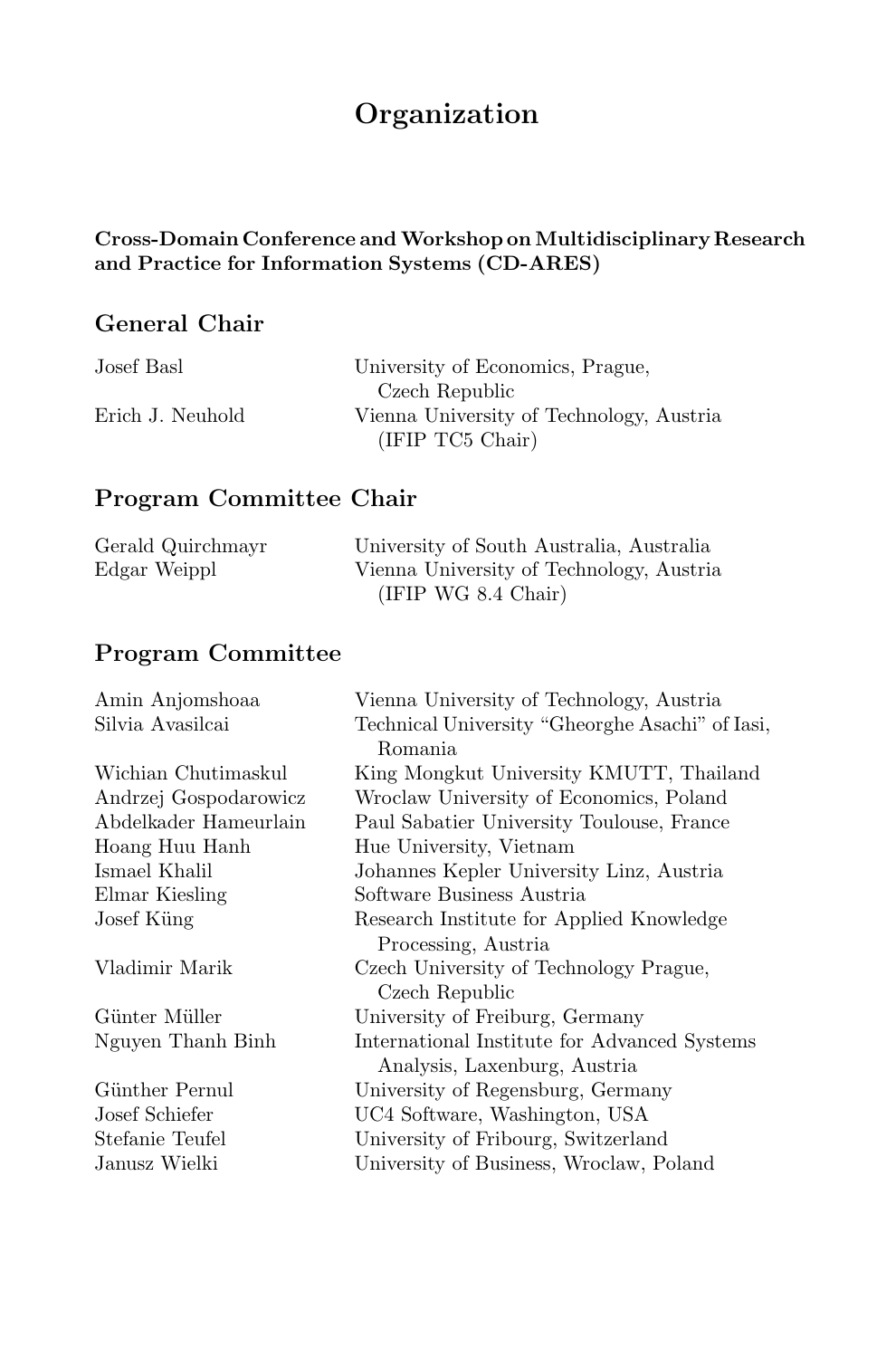| A Min Tjoa | Vienna University of Technology, Austria    |
|------------|---------------------------------------------|
| Simon Tjoa | St. Poelten University of Applied Sciences, |
|            | Austria                                     |
| Lida Xu    | Old Dominion University, USA                |
| Ilsun You  | Korean Bible University, Republic of Korea  |

**Second International Workshop on Security and Cognitive Informatics for Homeland Defense (SeCIHD)**

### **General Chair**

| Ilsun You                          | Korean Bible University, Republic of Korea                                  |
|------------------------------------|-----------------------------------------------------------------------------|
| <b>General Vice Chair</b>          |                                                                             |
| Hyun Sook Cho                      | ETRI, Republic of Korea                                                     |
| <b>Program Co-chairs</b>           |                                                                             |
| Aniello Castiglione<br>Kangbin Yim | University of Salerno, Italy<br>Soonchunhyang University, Republic of Korea |
| <b>Publicity Chair</b>             |                                                                             |
| Sang-Woong Lee                     | Chosun University, Republic of Korea                                        |
| <b>Program Committee</b>           |                                                                             |
| Francesca Bosco                    | United Nations Interregional Crime and Justice<br>Research Institute, Italy |
| Pascal Bouvry                      | Luxembourg University, Luxembourg                                           |
| Jörg Cassens                       | Norwegian University of Science and<br>Technology, Norway                   |
| Antonio Colella                    | Italian Army, Italy                                                         |
| Christian Czosseck                 | NATO Cooperative Cyber Defense Centre of<br>Excellence, Tallinn, Estonia    |

Stefania Ducci Research Institute for European and American Studies, Greece Joseph Fitsanakis Security and Intelligence Studies Program,

King College, USA Alessandro Gigante European Space Agency, ESRIN Health, Safety,

and Security Officer, Italy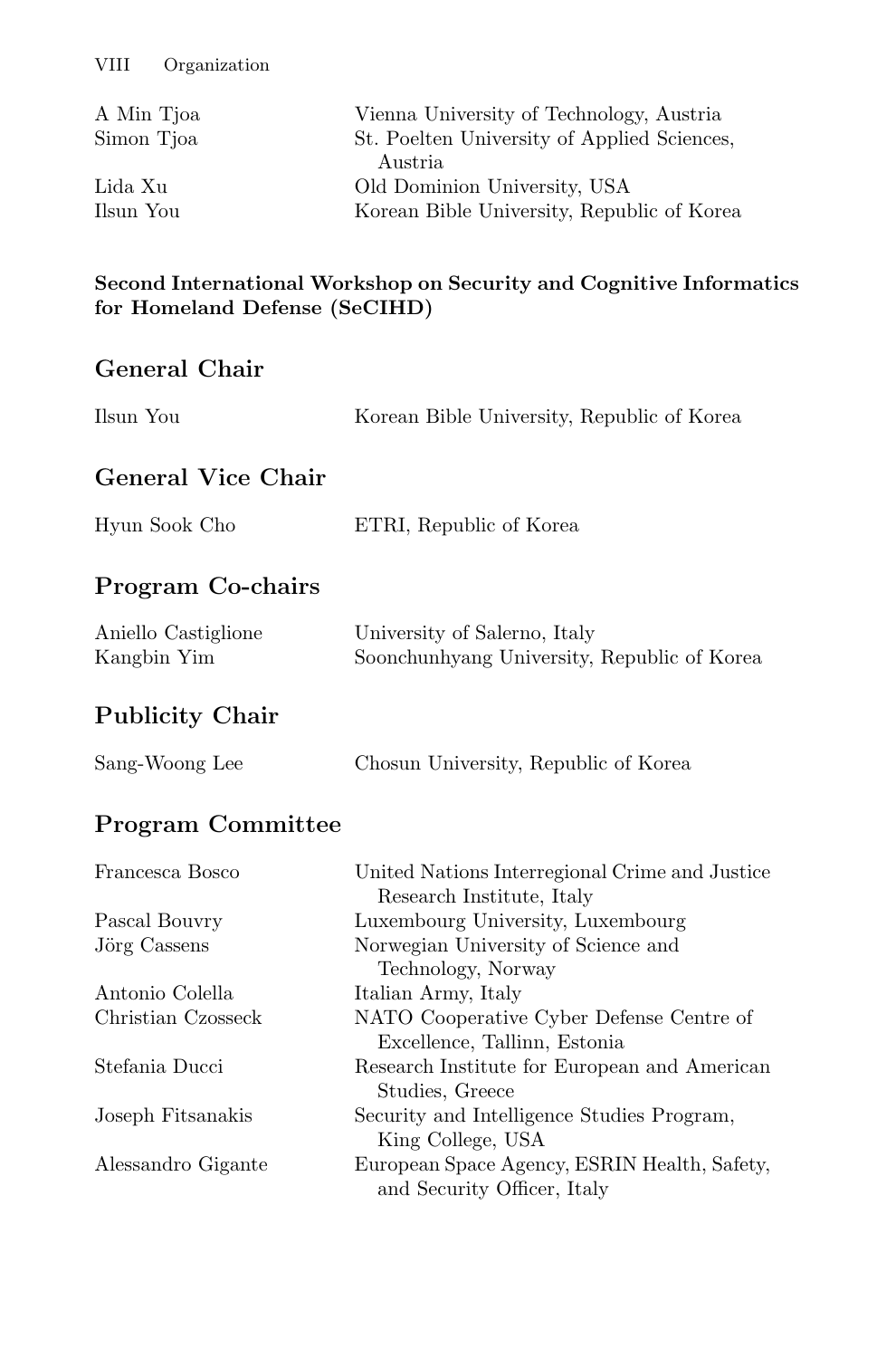| Tomasz Hachaj          | Pedagogical University in Krakow, Poland       |
|------------------------|------------------------------------------------|
| Leonardo Impagliazzo   | Vice President, Engineering Signalling Busines |
|                        | Unit, AnsaldoSTS, Italy                        |
| Shinsaku Kiyomoto      | KDDI R&D Laboratories Inc., Japan              |
| Fang-Yie Leu           | Tunghai University, Taiwan                     |
| Masahiro Mambo         | Kanazawa University, Japan                     |
| Walter Matta           | Research & Development, Vitrociset, Italy      |
| Nikos Nikolaidis       | Aristotle University of Thessaloniki, Greece   |
| Marek R. Ogiela        | AGH University of Sci. and Tech., Poland       |
| Rainer Poisel          | St. Poelten University of Applied Sciences,    |
|                        | Austria.                                       |
| Masakazu Soshi         | Hiroshima City University, Japan               |
| Chul Sur               | Pukyong National University,                   |
|                        | Republic of Korea                              |
| Cristina Alcaraz Tello | National Institute of Standards and            |
|                        | Technology, USA                                |
| Simon Tjoa             | St. Poelten University of Applied Sciences,    |
|                        | Austria.                                       |
| Mirosław Trzupek       | AGH University of Science and                  |
|                        | Technology, Poland                             |
| Toshihiro Yamauchi     | Okayama University, Japan                      |
|                        |                                                |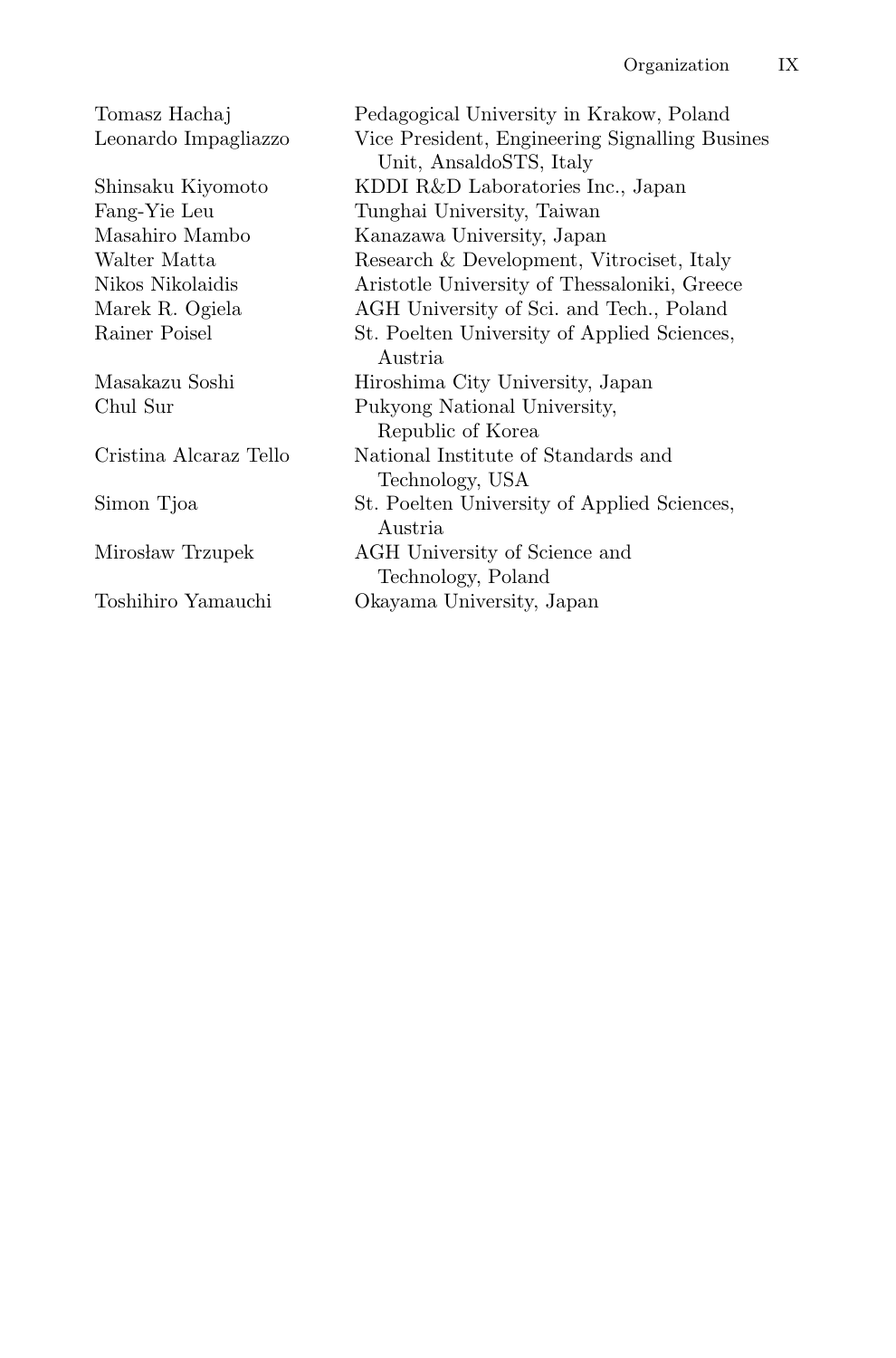# **Table of Contents**

# **Conference**

#### **Cross-Domain Applications: Aspects of Modeling and Validation**

| Ontology-Based Identification of Research Gaps and Immature                                                                                                                                                                  |     |
|------------------------------------------------------------------------------------------------------------------------------------------------------------------------------------------------------------------------------|-----|
| Research Areas<br>Kristian Beckers, Stefan Eicker, Stephan Faßbender, Maritta Heisel,<br>Holger Schmidt, and Widura Schwittek                                                                                                | 1   |
| A Context-Aware Mashup Integration Guideline for Enterprise 2.0<br>Gerald Bader, Amin Anjomshoaa, and A Min Tjoa                                                                                                             | 17  |
| Artificial Neural Networks Approach for the Prediction of Thermal<br>Balance of SI Engine Using Ethanol-Gasoline Blends<br>Mostafa Kiani Deh Kiani, Barat Ghobadian, Fathollah Ommi,<br>Gholamhassan Najafi, and Talal Yusaf | 31  |
| Validation of XML Documents with SWRL<br>Jesús M. Almendros-Jiménez                                                                                                                                                          | 44  |
| Theresia Gschwandtner, Johannes Gärtner, Wolfgang Aigner, and<br>Silvia Miksch                                                                                                                                               | 58  |
| Combining Relational and Semi-structured Databases for an Inquiry<br>Marius Ebel and Martin Hulin                                                                                                                            | 73  |
| Trust, Security, Privacy and Safety                                                                                                                                                                                          |     |
| Hunting for Aardvarks: Can Software Security Be Measured?<br>Martin Gilje Jaatun                                                                                                                                             | 85  |
| A Foundation for Requirements Analysis of Privacy Preserving<br>Software $\dots\dots\dots\dots\dots\dots\dots\dots\dots$<br>Kristian Beckers and Maritta Heisel                                                              | 93  |
| On Complexity Reduction of User Interfaces for Safety-Critical                                                                                                                                                               |     |
| $S$ ystems $\dots\dots\dots$<br>Andreas Holzinger, Evgenia Popova, Bernhard Peischl, and<br>Martina Ziefle                                                                                                                   | 108 |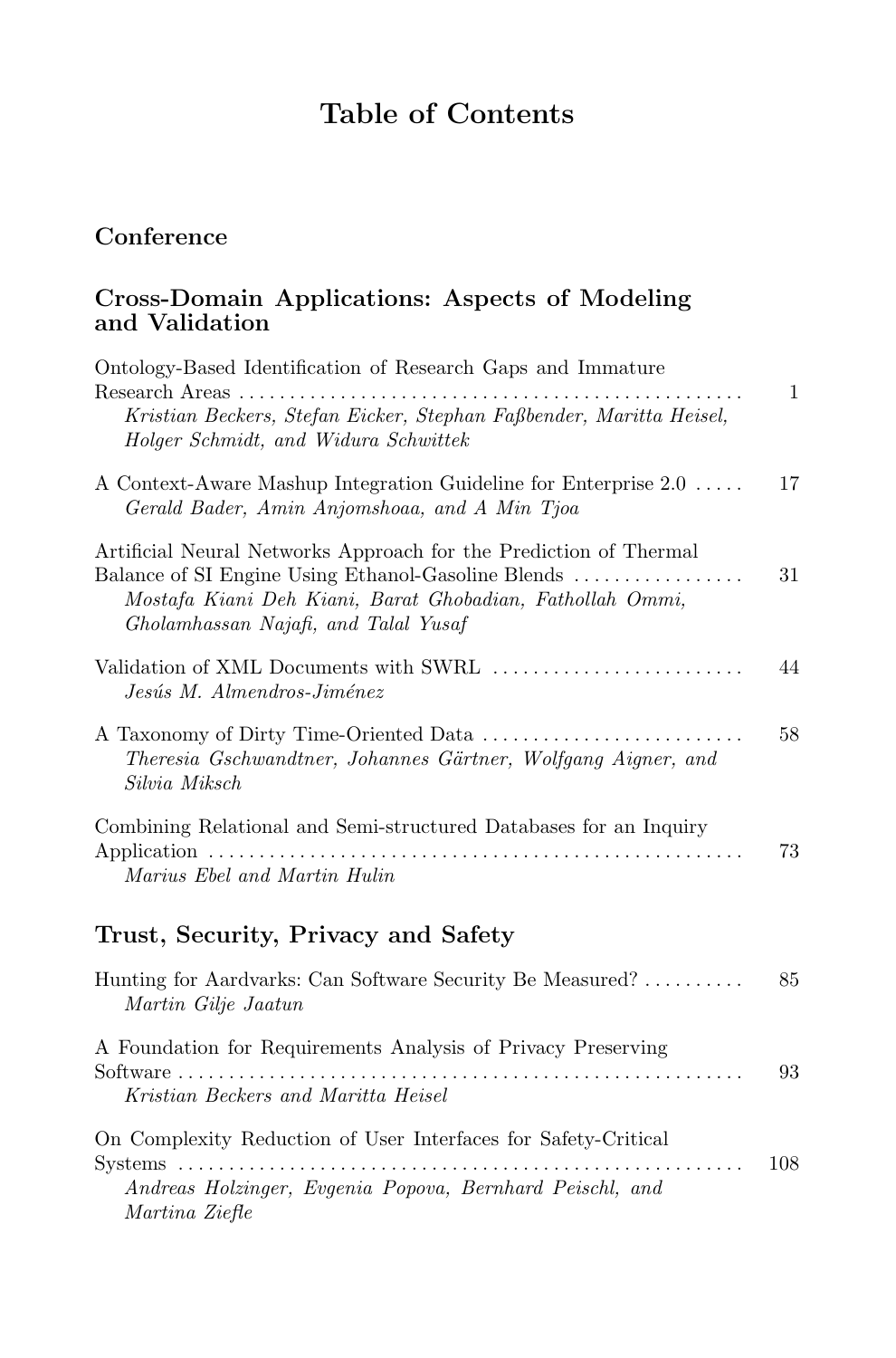| Security $SLAs - An$ Idea Whose Time Has Come? $\ldots \ldots \ldots \ldots$<br>Martin Gilje Jaatun, Karin Bernsmed, and Astrid Undheim | 123 |
|-----------------------------------------------------------------------------------------------------------------------------------------|-----|
| UML Representation of Extended Role-Based Access Control Model<br>Aneta Poniszewska-Maranda                                             |     |
| A Formal Equivalence Classes Based Method for Security Policy<br>Eckehard Hermann, Udo Litschauer, and Jürgen Fuß                       | 146 |
| Tanja Ažderska and Borka Jerman Blažič                                                                                                  |     |

# **Mobile Applications**

| Making Apps Useable on Multiple Different Mobile Platforms:  |     |
|--------------------------------------------------------------|-----|
| On Interoperability for Business Application Development on  |     |
|                                                              | 176 |
| Andreas Holzinger, Peter Treitler, and Wolfgang Slany        |     |
| Enhancing Business APPification Using SMS Text Messages:     |     |
|                                                              | 190 |
| Mersini Paschou, Evangelos Sakkopoulos, Efrosini Sourla, and |     |
| Athanasios Tsakalidis                                        |     |
|                                                              |     |

# **Data Processing and Management**

| Near Duplicate Document Detection for Large Information Flows  203<br>Daniele Montanari and Piera Laura Puglisi                                                                       |     |
|---------------------------------------------------------------------------------------------------------------------------------------------------------------------------------------|-----|
| Pedro Furtado                                                                                                                                                                         |     |
| Distributed Sampling Storage for Statistical Analysis of Massive Sensor<br>Hiroshi Sato, Hisashi Kurasawa, Takeru Inoue, Motonori Nakamura,<br>Hajime Matsumura, and Keiichi Koyanagi | 233 |

# **Retrieval and Complex Query Processing**

| Integrating Query Context and User Context in an Information |      |
|--------------------------------------------------------------|------|
| Retrieval Model Based on Expanded Language Modeling          | -244 |
| Rachid Aknouche, Ounas Asfari, Fadila Bentayeb, and          |      |
| Omar Boussaid                                                |      |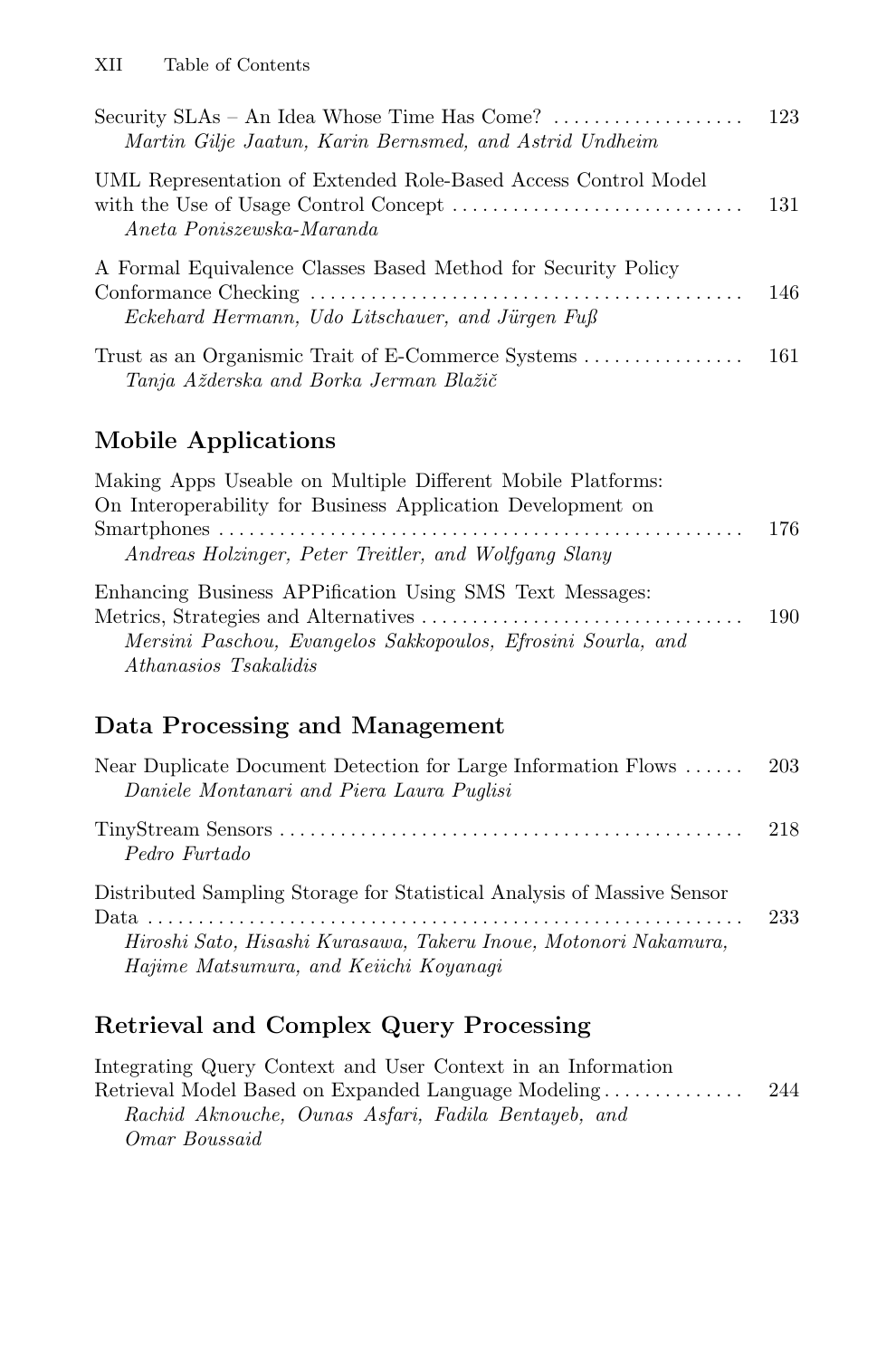| Guang-Ho Cha                                                                                                                                        | 259 |
|-----------------------------------------------------------------------------------------------------------------------------------------------------|-----|
| Ontology-Based Retrieval of Experts – The Issue of Efficiency and<br>Elżbieta Bukowska, Monika Kaczmarek, Piotr Stolarski, and<br>Witold Abramowicz | 272 |
| OrderBased Labeling Scheme for Dynamic XML Query Processing<br>Beakal Gizachew Assefa and Belgin Ergenc                                             | 287 |
| A 16-Intersection Matrix for the Polygon-Polyline Topological Relation<br>Anna Formica, Mauro Mazzei, Elaheh Pourabbas, and<br>Maurizio Rafanelli   | 302 |

## **E-Commerce**

| Usage Control in Inter-organisational Collaborative Environments –<br>Asmund Ahlmann Nyre and Martin Gilje Jaatun                                                                                             | 317 |
|---------------------------------------------------------------------------------------------------------------------------------------------------------------------------------------------------------------|-----|
| Stock Market Multi-Agent Recommendation System Based on the<br>Monica Tirea, Ioan Tandau, and Viorel Negru                                                                                                    | 332 |
| Similarity of Transactions for Customer Segmentation<br>Ke Lu and Tetsuya Furukawa                                                                                                                            | 347 |
| Challenges in Using Linked Data within a Social Web Recommendation<br>Application to Semantically Annotate and Discover Venues<br>Jakub Dzikowski, Monika Kaczmarek, Szymon Lazaruk, and<br>Witold Abramowicz | 360 |
| Pay-As-You-Go Data Integration Using Functional Dependencies<br>Naser Ayat, Hamideh Afsarmanesh, Reza Akbarinia, and<br>Patrick Valduriez                                                                     | 375 |
| Analyzing Recommender System's Performance Fluctuations across<br>a dia anala anala anala<br>Charif Haydar, Azim Roussanaly, and Anne Boyer                                                                   | 390 |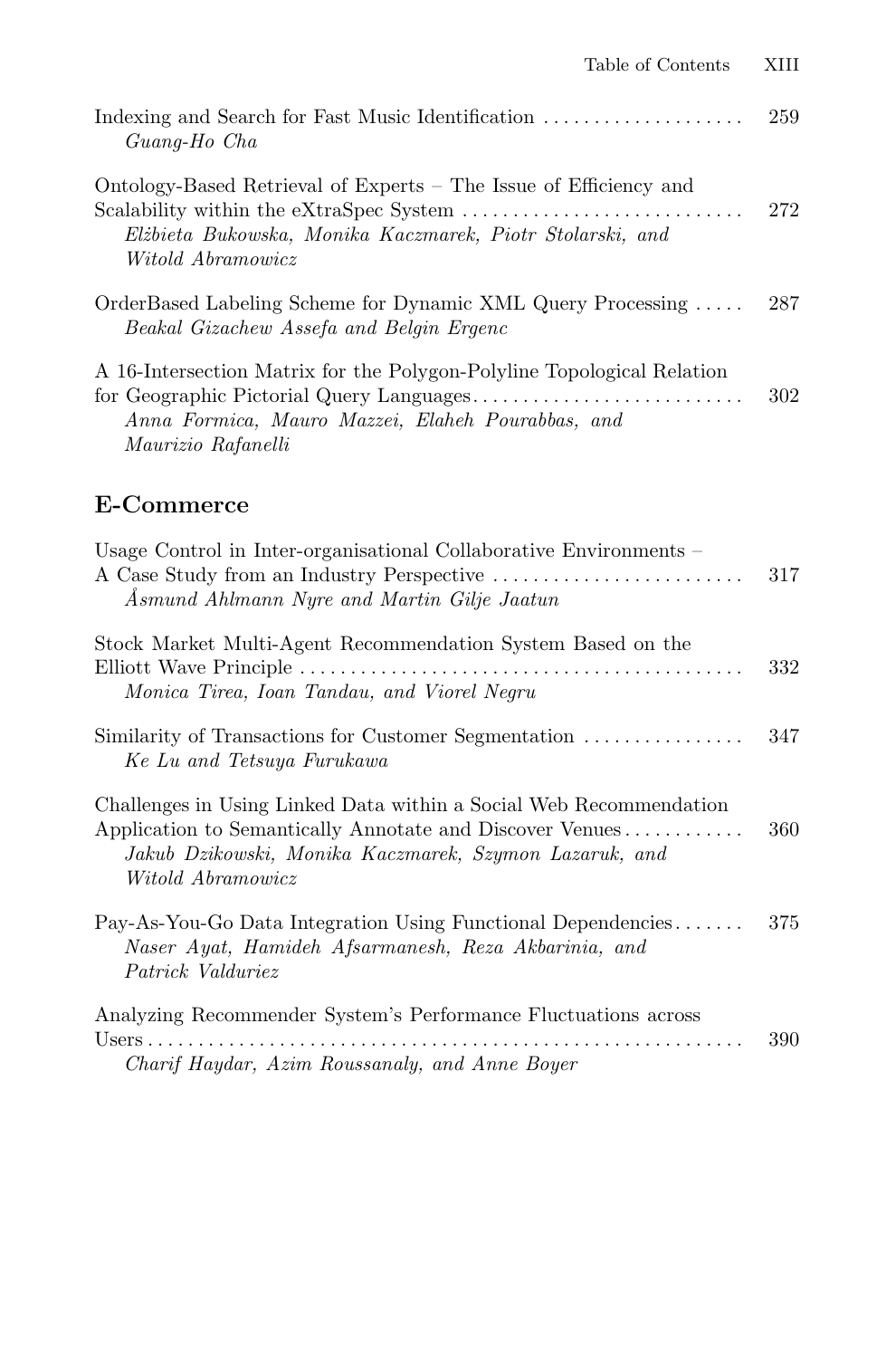## **Workshop**

## **International Workshop on Security and Cognitive Informatics for Homeland Defense (SeCIHD)**

| A Secure Distributed Video Surveillance System Based on Portable<br>Devices.                                                                                                            | 403 |
|-----------------------------------------------------------------------------------------------------------------------------------------------------------------------------------------|-----|
| Pietro Albano, Andrea Bruno, Bruno Carpentieri,<br>Aniello Castiglione, Arcangelo Castiglione, Francesco Palmieri,<br>Raffaele Pizzolante, and Ilsun You                                |     |
| Network Profiling: Content Analysis of Users Behavior in Digital<br>Communication Channel<br>Clara Maria Colombini, Antonio Colella, Marco Mattiucci, and<br><i>Aniello Castiglione</i> | 416 |
| Aniello Castiglione, Giuseppe Cattaneo, Roberto De Prisco,<br>Alfredo De Santis, and Kangbin Yim                                                                                        | 430 |
| Security-and-Privacy-Related Issues on IT Systems During Disasters<br>Shinsaku Kiyomoto, Kazuhide Fukushima, and Yutaka Miyake                                                          | 445 |
| Semantic Techniques of Image Retrieval – The Example of a Structural<br>Mirosław Trzupek and Marek R. Ogiela                                                                            | 460 |
| Evaluation of Carotid Artery Segmentation with Centerline Detection<br>and Active Contours without Edges Algorithm<br>Tomasz Hachaj and Marek R. Ogiela                                 | 468 |
| Automatic Image Annotation Using Semantic Text Analysis<br>Dongjin Choi and Pankoo Kim                                                                                                  | 479 |
| Routing Algorithm Based on Nash Equilibrium against Malicious<br>Chengjun Wang, Baokang Zhao, Wanrong Yu, Chunging Wu, and<br>Zhenghu Gong                                              | 488 |
| Managing Urban Waste Collection through Timed Automata Based<br>Giovanni Acampora, Vincenzo Loia, and Autilia Vitiello                                                                  | 501 |